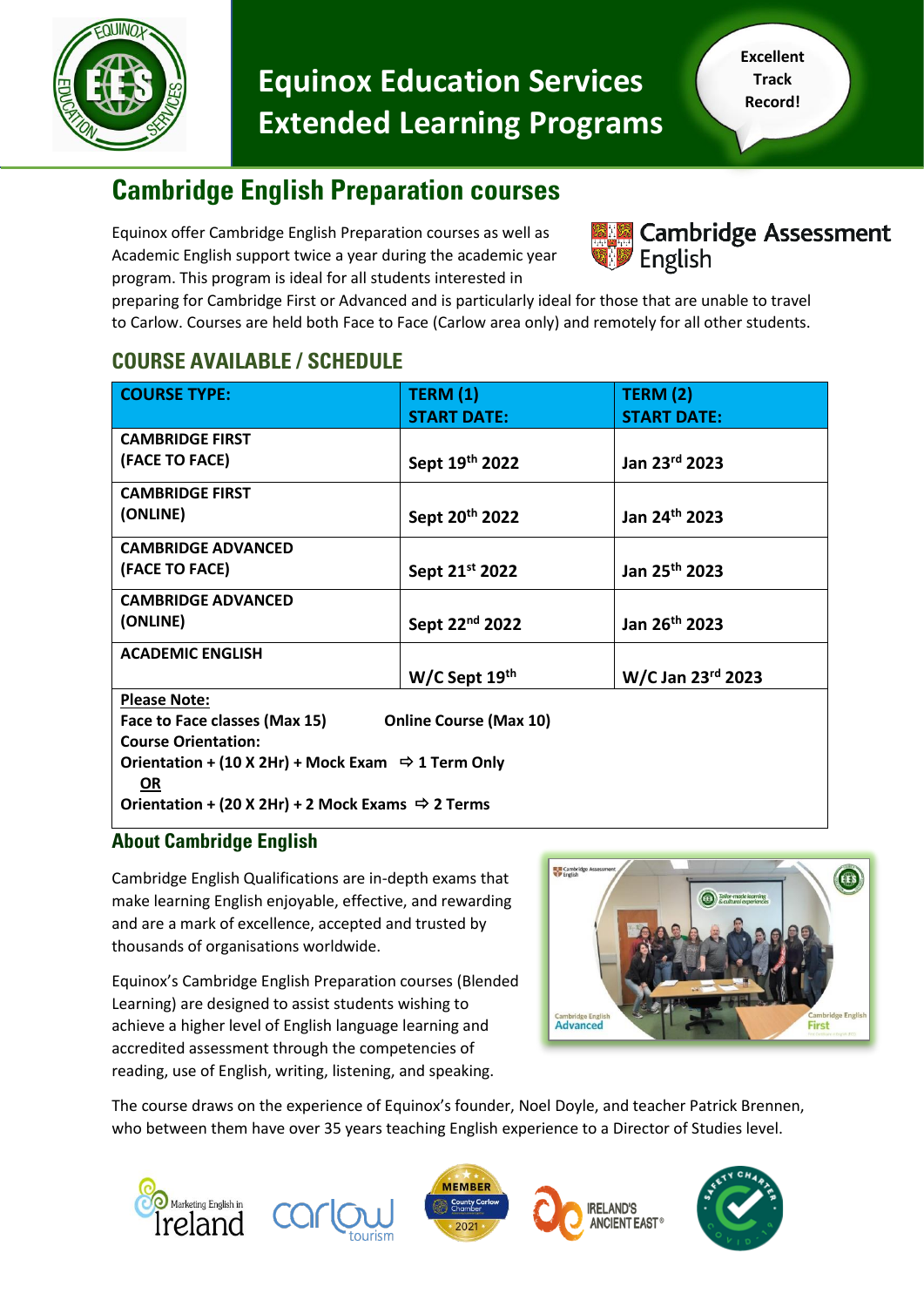

# **Equinox Education Services Extended Learning Programs**

# **General English Classes – Blended Learning**

For students who need to improve their English but do not want to prepare for the Cambridge.

Equinox offers this course twice a week (1 Hour per class). This course offers physical classes for students living near Carlow and on-line for all other students.

This programme consists of twenty classes over 10 weeks.

### **About General English Classes**

This course is designed especially for teenage students who wish to improve their general English. This 20 hour of skills integrated skills allows you to work on your reading, writing, *All students on this course will take a placement test at the start so that progress can be recorded. All students will receive an individual report and certificate upon the completion of the program* 

speaking, and listening while growing your understanding of how English works and extending your vocabulary.

*Equinox also arrange to give each student an initial placement test, FULL Mock exam as well as facilitating students to take an official exam at the end of the course with our partners in Dublin.* 

 **This Covers:**

- **General English**
- **Academic Support**
- **Exam Support**
- **Daily Conversation**